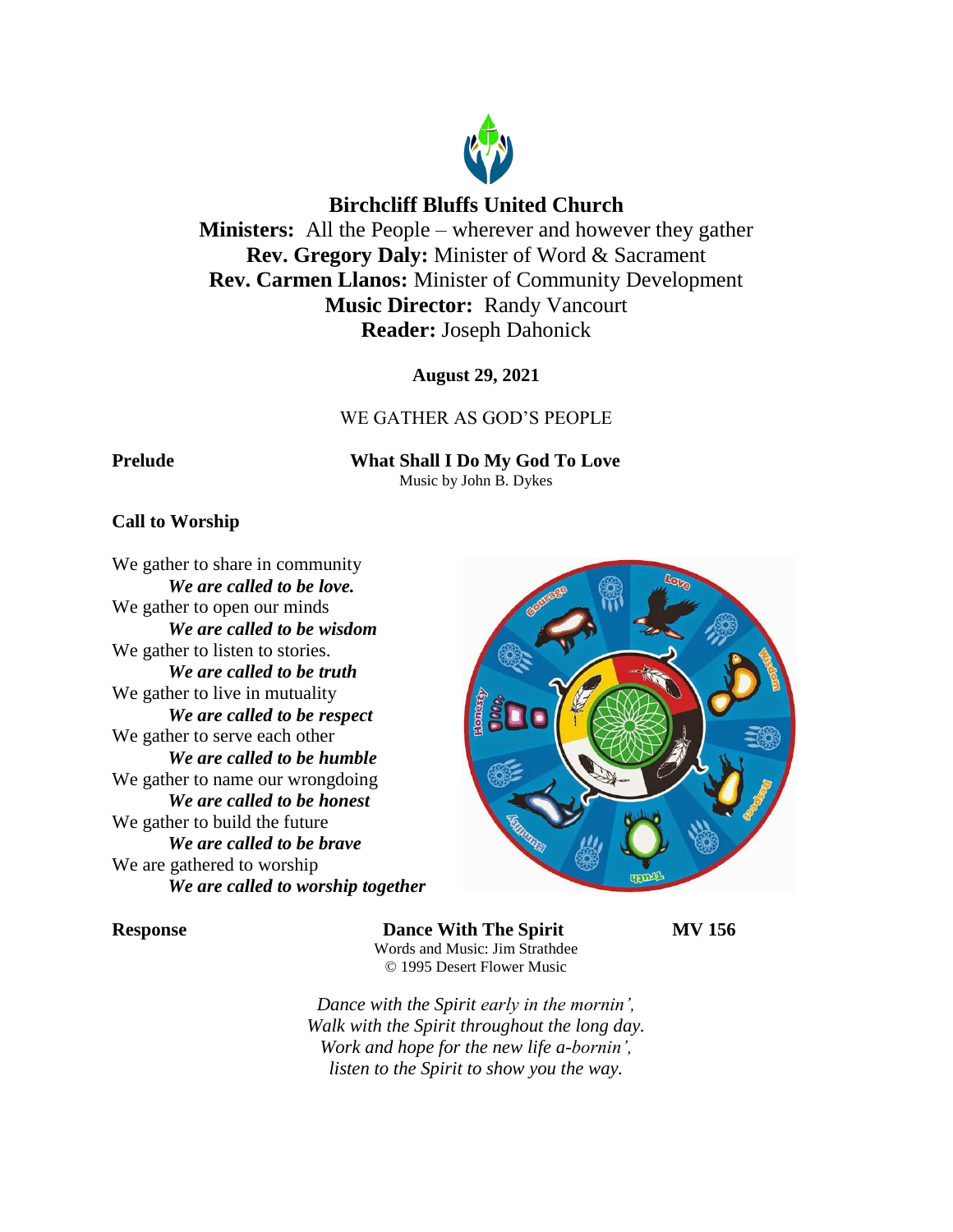*Dance with the Spirit early in the mornin', Move with the Spirit throughout the long day. Work and hope for the new life a-bornin', listen to the Spirit to show you the way.*

*Dance with the Spirit early in the mornin', Sing with the Spirit throughout the long day. Work and hope for the new life a-bornin', listen to the Spirit to show you the way.*

## **Life & Work of the Church**

*Welcome to online worship. Whoever you are, however you identify, wherever you come from, you are welcome here at Birchcliff Bluffs United Church*



#### **Land Acknowledgement**

As we prepare for worship, we take a moment to acknowledge the sacred land on which Birchcliff Bluffs United Church stands. It has been a site of human activity for many thousands of years. This land is the territory of the Huron-Wendat and Petun First Nations, the Seneca, and



the Mississauga's of the Credit and Scugog. What we now know as Scarborough is part of the Williams Treaty lands. Today, the meeting place around Toronto is still the home to many Indigenous people from across Turtle Island. We are grateful for the opportunity to live and work on this territory. It is now our time to share in the care and maintenance

of the land. Part of that discussion is the work of reconciliation and we seek to be mindful of broken covenants and the need to strive to make right with all our relations.

## **Candle Lighting**

**Opening Hymn Oh, A Song Must Rise MV 142** Words and music: Paul B. Svenson © 1995 Dad's Songbook Music

> *Oh a song must rise for the spirit to descend Oh a song must rise once again Singing out God's praises and glory, the faithful voices blend, Oh a song must rise for the spirit to descend.*

*From the mountains to the valleys, from the desert to the sea, a song must rise once again.*

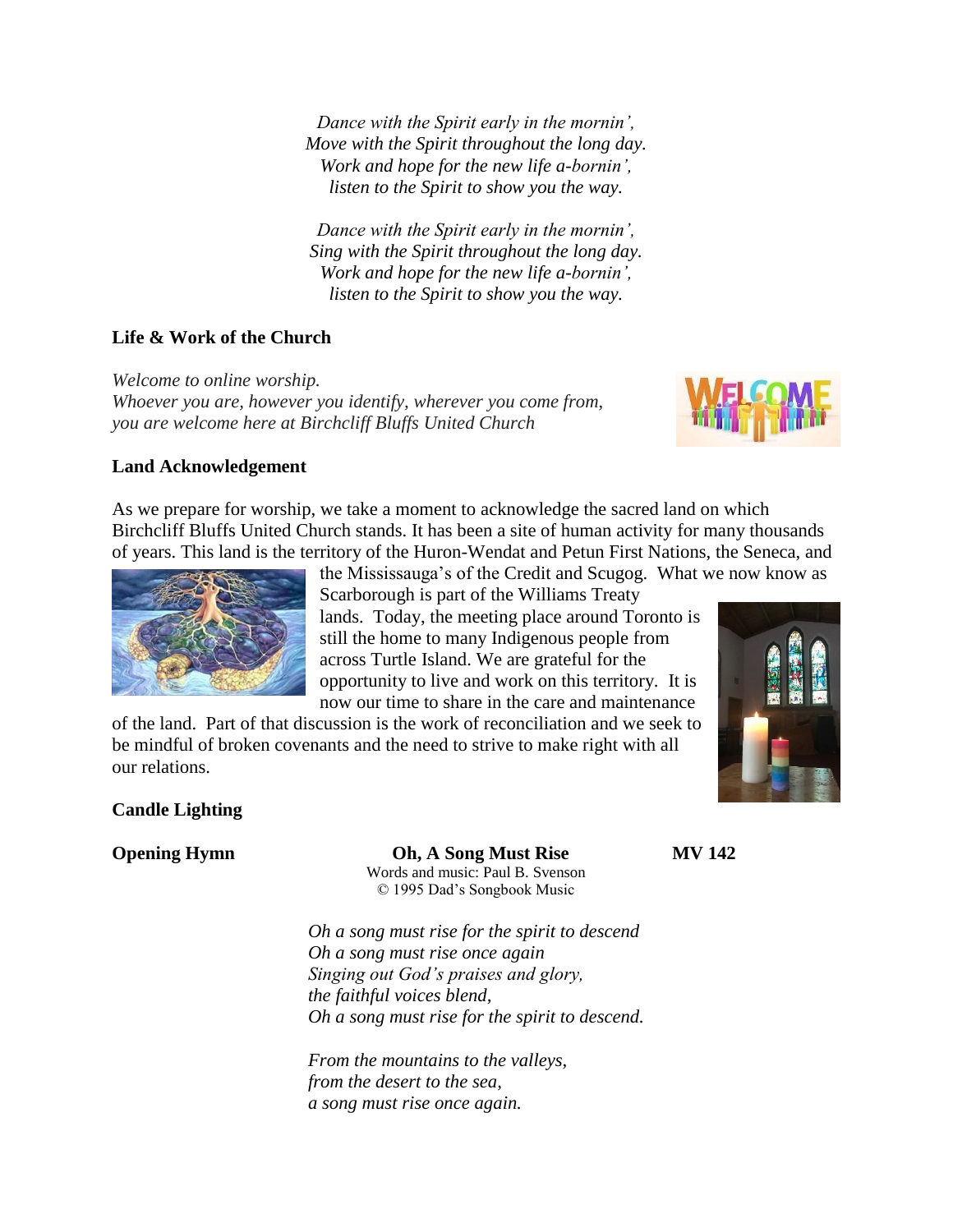*From the voices of our leaders, the voice of you and me, a song must rise for the spirit to descend. R*

*From poverty and riches, from the voice of young and old, a song must rise once again. From the free and the imprisoned, the timid and the bold, a song must rise for the spirit to descend. R*

*From ev'ry house of worship, in ev'ry faith and tongue, a song must rise once again. From the villages and cities a new song must be sung, a song must rise for the spirit to descend. R*

## **Prayer of Approach**

*Creator God, the one who breathes life into our dust, You desire to be in relationship with us. We fear the uncertain and the unknown, so help us to trust each other and You in this moment.*

*You love us and have called us each by name and we approach You with humility and awe.*

*You call us to be in relationship with each other and we approach each other desiring mutuality, respect, and equity. In this way we give voice to the voiceless.*



*We are thankful for this church because it offers us a place to connect and live out our faith. Journey with us this morning Creator, Mother, Lover, and Friend. May we be present to each other and to You through the action of the Spirit.*

## WE LISTEN FOR GOD'S WORD

#### **And Now for Something Completely Different**



**Hymn Though I May Speak VU 372** Words: Hal Hopson Music: Traditional English Melody © 1972 Hope Publishing Company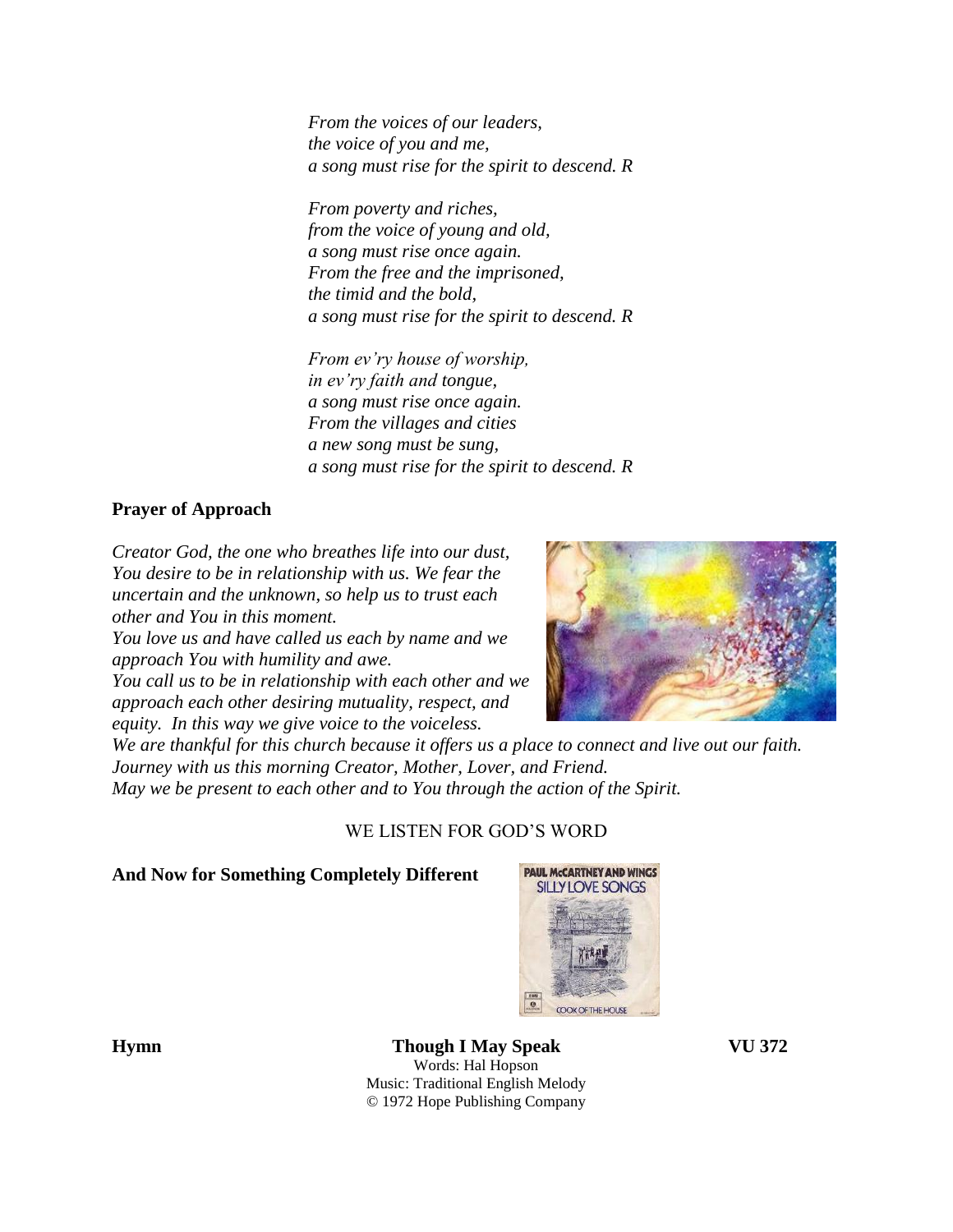Though I may speak with bravest fire, And have the gift to all inspire, And have not love, my words are vain, As sounding brass, and hopeless gain.

Though I may give all I possess, And striving so my love profess, But not be given by love within, The profit soon turns strangely thin.

Come, Spirit, come, our hearts control, Our spirits long to be made whole. Let inward love guide every deed; By this we worship, and are freed.

#### **Prayer of Illumination**



*Help us O God, to come to you with open lives to receive your words. May we give them new life as we listen to what you have to say. Open our hearts as we embark on this journey with each other and with you. Amen*

#### **Song of Solomon 2:8-13 New Revised Standard Version**

**<sup>8</sup>** The voice of my beloved! Look, he comes, leaping upon the mountains, bounding over the hills. **<sup>9</sup>** My beloved is like a gazelle or a young stag. Look, there he stands behind our wall, gazing in at the windows, looking through the lattice. **<sup>10</sup>** My beloved speaks and says to me: "Arise, my love, my fair one, and come away; **<sup>11</sup>** for now the winter is past, the rain is over and gone. **<sup>12</sup>** The flowers appear on the earth; the time of singing has come, and the voice of the turtledove is heard in our land. **<sup>13</sup>** The fig tree puts forth its figs, and the vines are in blossom; they give forth fragrance.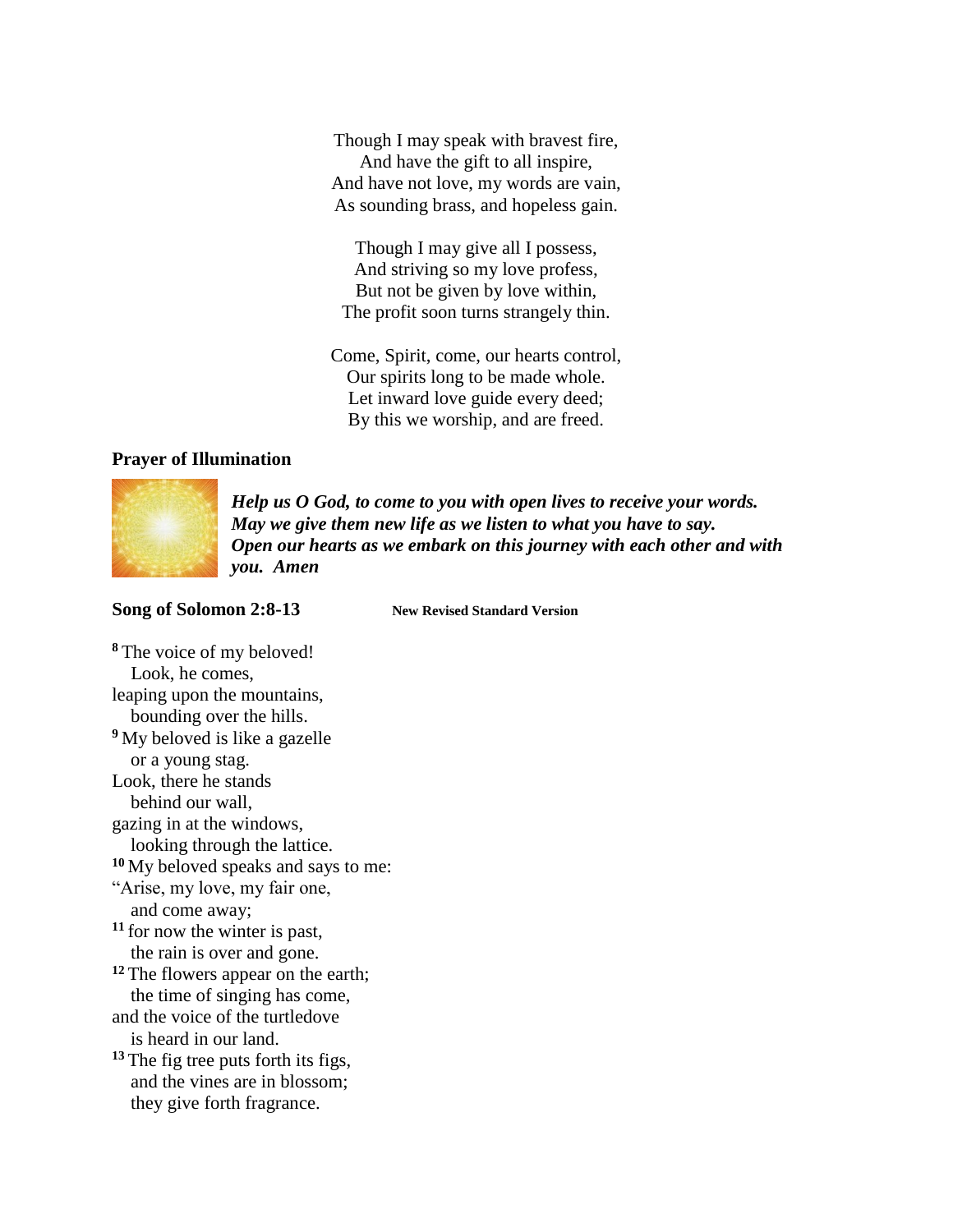Arise, my love, my fair one, and come away.

#### **James 1:17-27 New Revised Standard Version**

 $17$  Every generous act of giving, with every perfect gift, is from above, coming down from the keeper of lights, with whom there is no variation or shadow due to change.  $^{18}$  In fulfillment of purpose birth was given to the word of truth, so that we would become a kind of first fruits of God's creatures.

<sup>19</sup> You must understand this, my beloved: let everyone be quick to listen, slow to speak, slow to anger; <sup>20</sup> for your anger does not produce God's righteousness. <sup>21</sup> Therefore rid yourselves of all sordidness and rank growth of wickedness, and welcome with meekness the implanted word that has the power to save your souls.

 $^{22}$  But be doers of the word, and not merely hearers who deceive themselves.  $^{23}$  For if any are hearers of the word and not doers, they are like those who look at themselves in a mirror; <sup>24</sup> for they look at themselves and, on going away, immediately forget what they were like. <sup>25</sup> But those who look into the perfect law, the law of liberty, and persevere, being not hearers who forget but doers who act—they will be blessed in their doing.

 $26$  If any think they are religious, and do not bridle their tongues but deceive their hearts, their religion is worthless.  $27$  Religion that is pure and undefiled before God, is this: to care for orphans and widows in their distress, and to keep oneself unstained by the world.

The word of God for the people of God. *Thanks be to God*

**Sermon A Silly Love Song**



**Healing Stream MV 144** Words and Music: Bruce Harding © 2003 by Bruce Harding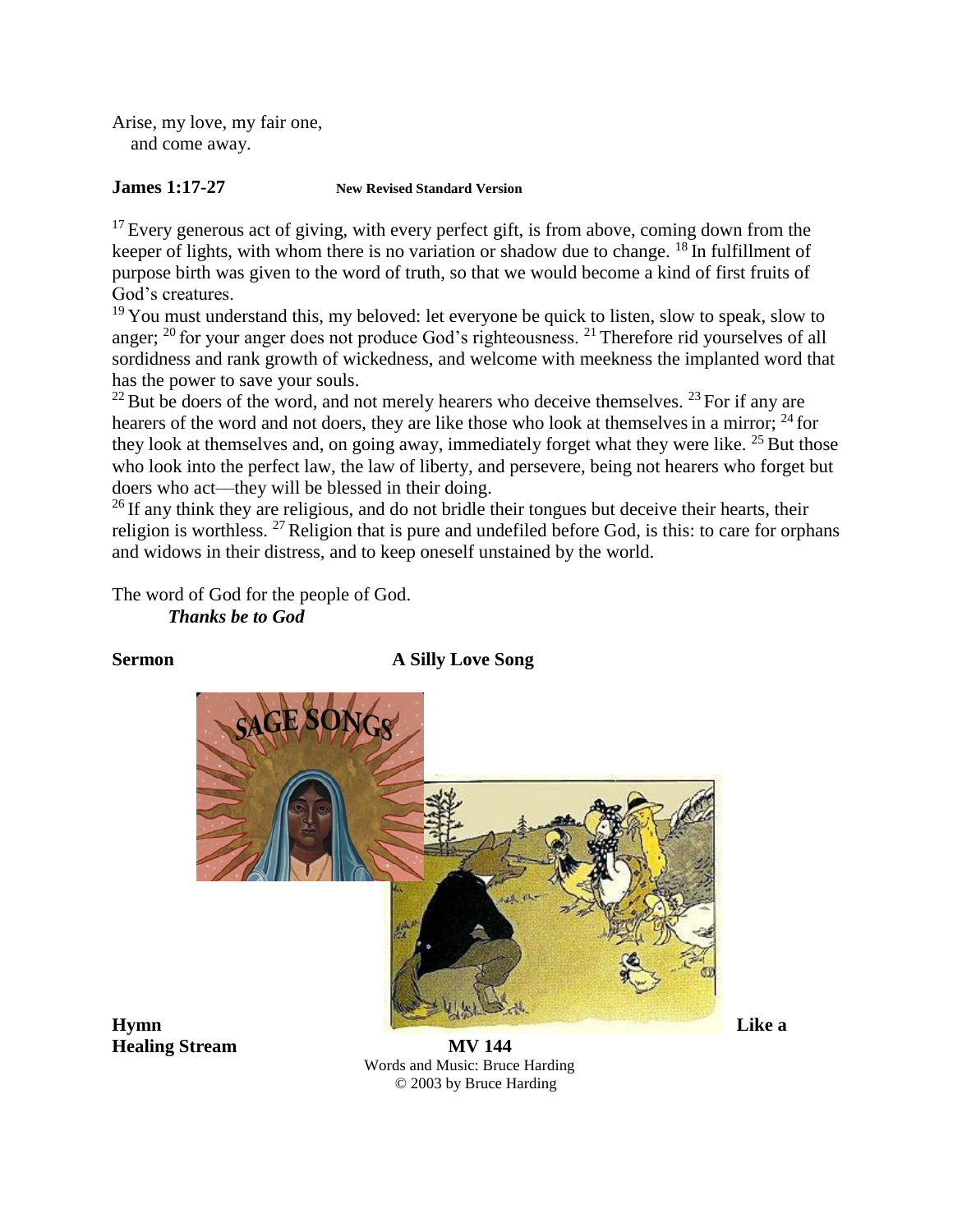*Like a healing stream in a barren desert, Spirit water bringing life to dusty earth, God is trickling through our lives as in a dream unfolding, promising revival and rebirth like a healing stream.*

*Like a gentle rain on a thirsty garden, Spirit water come to nourish tiny seed, God is bubbling through the soil to coax a new creation yearning for an end to want and need like a gentle rain.*

*Like a river strong with a restless current, Spirit water rushing on to distant shore, God is carving out a channel in a new direction, calling for an end to hate and war like a river strong.*

*Like a mighty sea reaching far horizons, Spirit water with a love both deep and wide, God is working in our hearts to shape a new tomorrow: God will always challenge and provide! Like a mighty sea, like a river strong, like a gentle rain, like a healing stream.*

## WE RESPOND TO GOD'S WORD

#### **Offering**



**Prayers of the People (based on Mark 7)**



*Our Father, who art in heaven, hallowed be thy name; thy kingdom come; thy will be done; on earth as it is in heaven. Give us this day our daily bread. And forgive us our trespasses, as we forgive those who trespass against us. And lead us not into temptation; but deliver us from evil. For thine is the kingdom, the power, and the glory for ever and ever. Amen* BLESSING AND SENDING FORTH

**Closing Hymn Go Make a Difference MV 209** Words and Music: © 1997 Steve Angrisano and Tom Tomaszek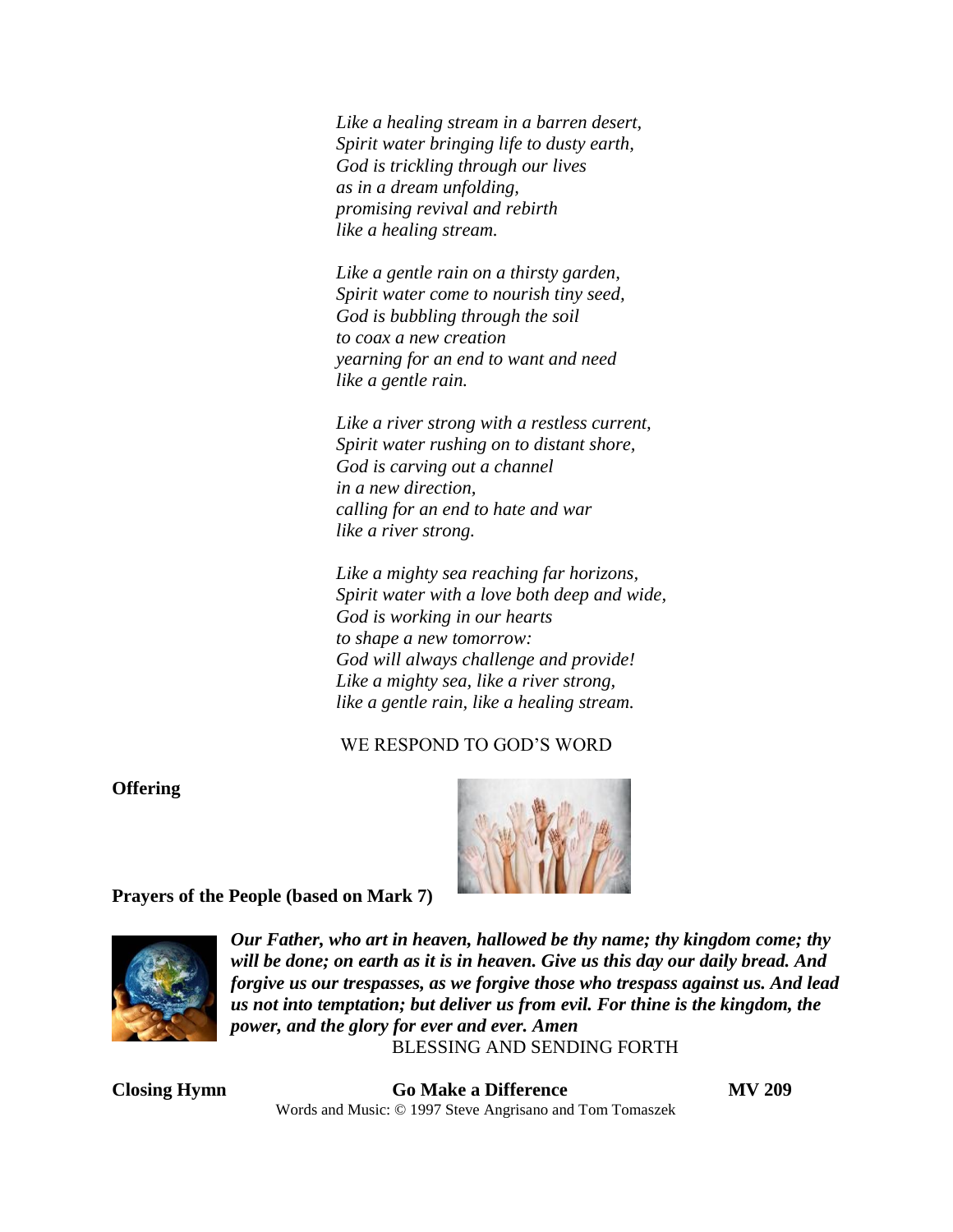*Go make a diff'rence. We can make a diff'rence. Go make a diff'rence in the world Go make a diff'rence. We can make a diff'rence. Go make a diff'rence in the world.* 

*We are the salt of the earth, called to let the people see the love of God for you and me. We are the light of the world, not to be hidden but be seen. Go make a diff'rence in the world. R*

*We are the hands of Christ reaching out to those in need, the face of God for all to see. We are the spirit of hope; we are the voice of peace Go make a diff'rence in the world. R*

*So let your love shine on, let it shine for all to see. Go make a diff'rence in the world. And the spirit of Christ will be with us as we go. Go make a diff'rence in the world. R*

**Benediction & Commissioning (based on Psalm 45)**



Postlude **O Perfect Love** Music by Joseph Barnby

> Permission to reproduce lyrics and podcast/stream the music in this service obtained from ONE LICENSE, with license #A-737645. All Rights Reserved.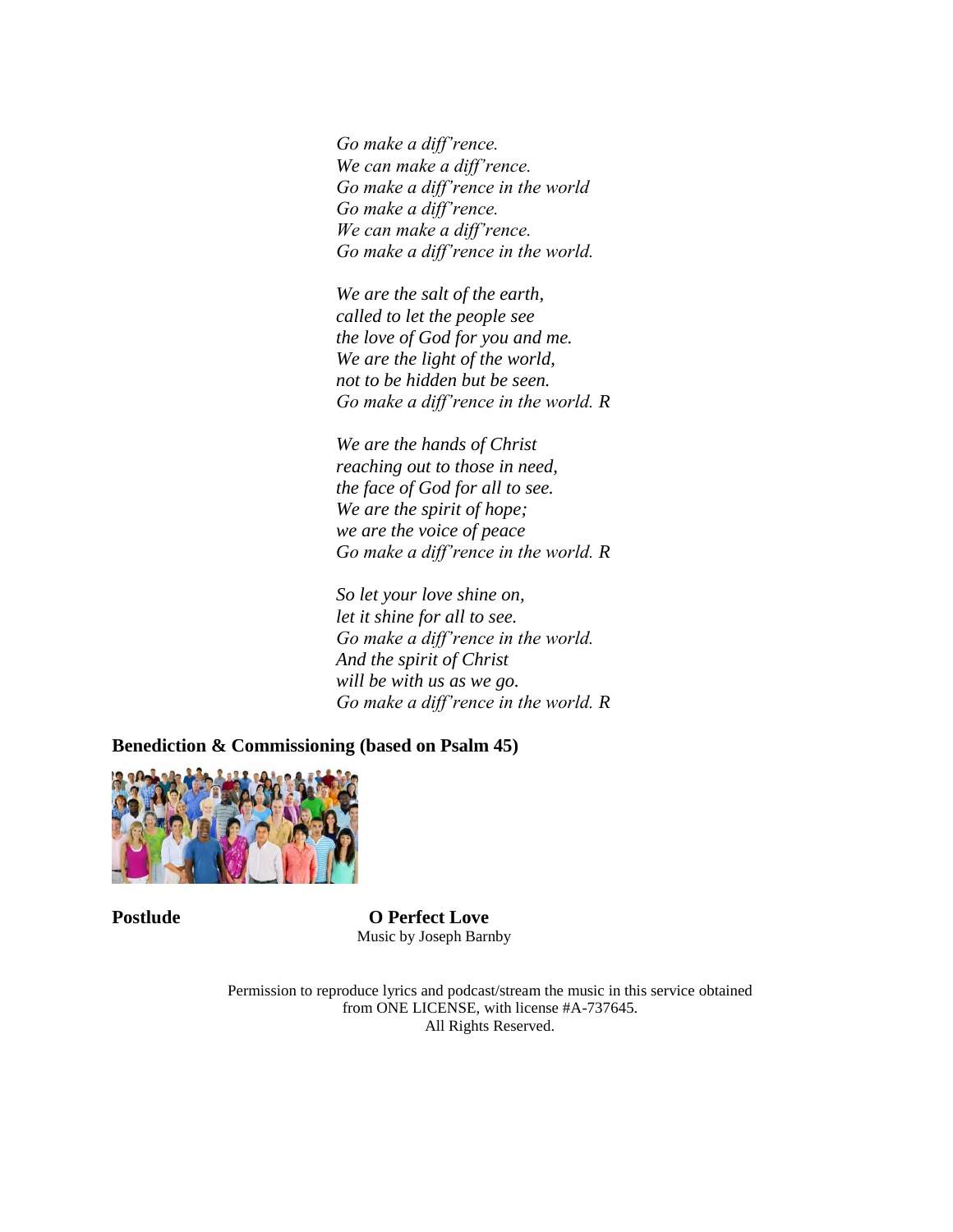#### **Other Resources**

#### **Silly Love Song**

[\(153\) Wings 'Silly Love Songs' \[Original 1976 Music Video\] -](https://www.youtube.com/watch?v=ap87QgZKTNw) YouTube

#### **Seven Sacred Teachings**

[Seven Grandfather Teachings First Nations Métis Inuit Student Education Resources Alberta Educators](https://empoweringthespirit.ca/cultures-of-belonging/seven-grandfathers-teachings/)  [\(empoweringthespirit.ca\)](https://empoweringthespirit.ca/cultures-of-belonging/seven-grandfathers-teachings/)

#### **Other Lectionary Readings**

#### **Psalm 45 New Revised Standard Version**

*To the leader: according to Lilies. Of the Korahites. A Maskil. A love song.*  $<sup>1</sup>$  My heart overflows with a goodly theme;</sup> I address my verses to the sovereign; my tongue is like the pen of a ready scribe.  $2$  You are the most handsome of people; grace is poured upon your lips; therefore God has blessed you forever. <sup>3</sup> Gird your sword on your thigh, O mighty one, in your glory and majesty. <sup>4</sup> In your majesty ride on victoriously for the cause of truth and to defend the right; let your right hand teach you dread deeds. <sup>5</sup> Your arrows are sharp in the heart of the sovereign's enemies; the peoples fall under you. <sup>6</sup> Your throne, O God, endures forever and ever. Your royal scepter is a scepter of equity; 7 you love righteousness and hate wickedness. Therefore God, your God, has anointed you with the oil of gladness beyond your companions; 8 your robes are all fragrant with myrrh and aloes and cassia. From ivory palaces stringed instruments make you glad; 9 royalty flocks to stand in the assembly in honour of you; at your right hand stands your mate in gold of Ophir.

#### **Mark 7:1-23 New Revised Standard Version**

**7** Now when the Pharisees and some of the scribes who had come from Jerusalem gathered around Jesus,  $2$  they noticed that some of his disciples were eating with defiled hands, that is, without washing them.  $3$  (For the Pharisees, and all the Jews, do not eat unless they thoroughly wash their hands, thus observing the tradition of the elders; <sup>4</sup> and they do not eat anything from the market unless they wash it; and there are also many other traditions that they observe, the washing of cups, pots, and bronze kettles.)<sup>5</sup> So the Pharisees and the scribes asked him, "Why do